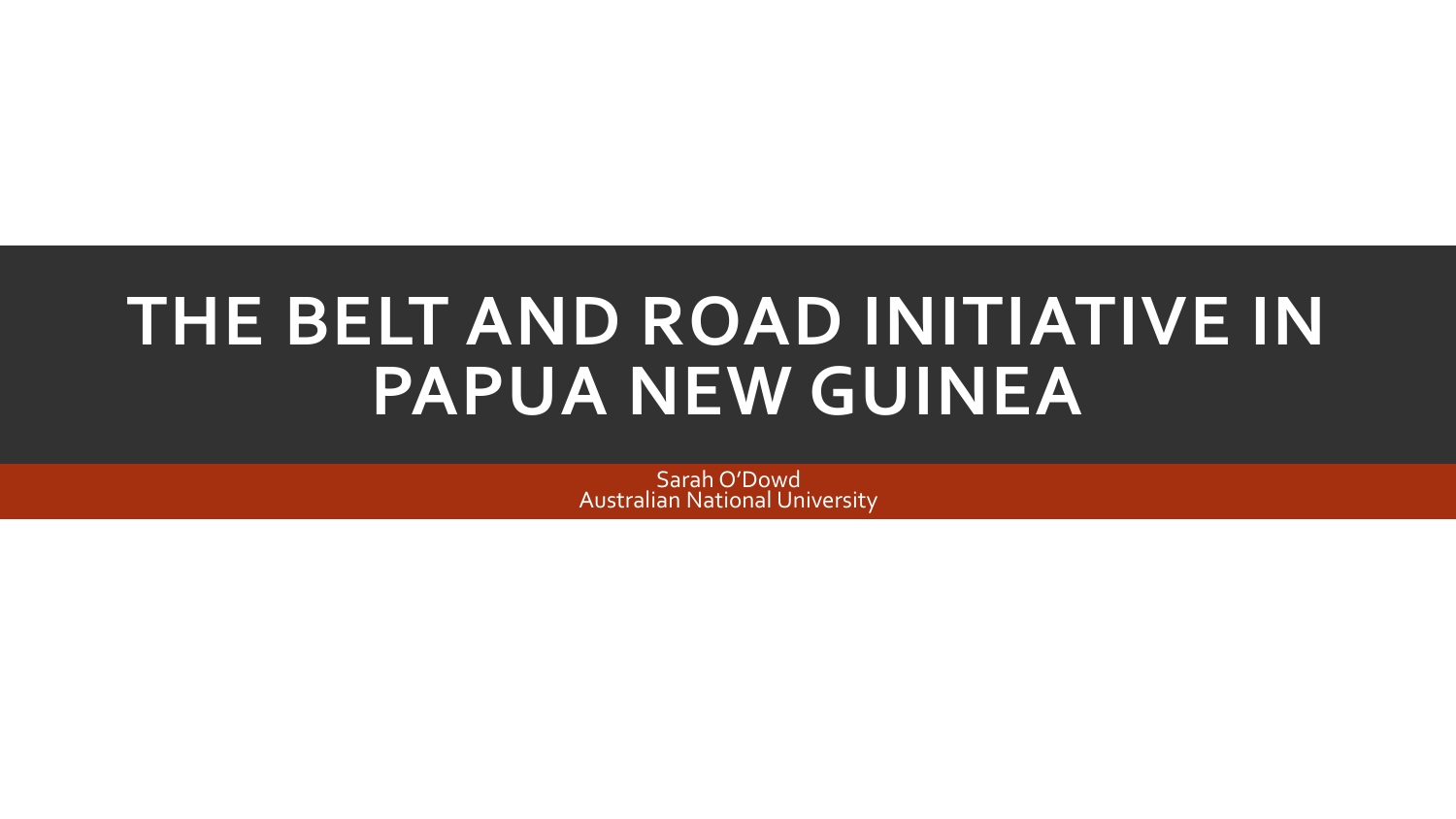## **SEMINAR STRUCTURE**



- Overview of the BRI and China and PNG's relationship
- 'Debt-trap diplomacy'
	- The level of debt PNG owes to China
	- The centralisation or fragmentation of the BRI
- Economic impact of the BRI in PNG
	- Chinese investment patterns in PNG
	- Environmental impacts
	- Labour impacts
- The BRI's impact on governance in PNG
	- Impact on corruption
	- Chinese-Australian competition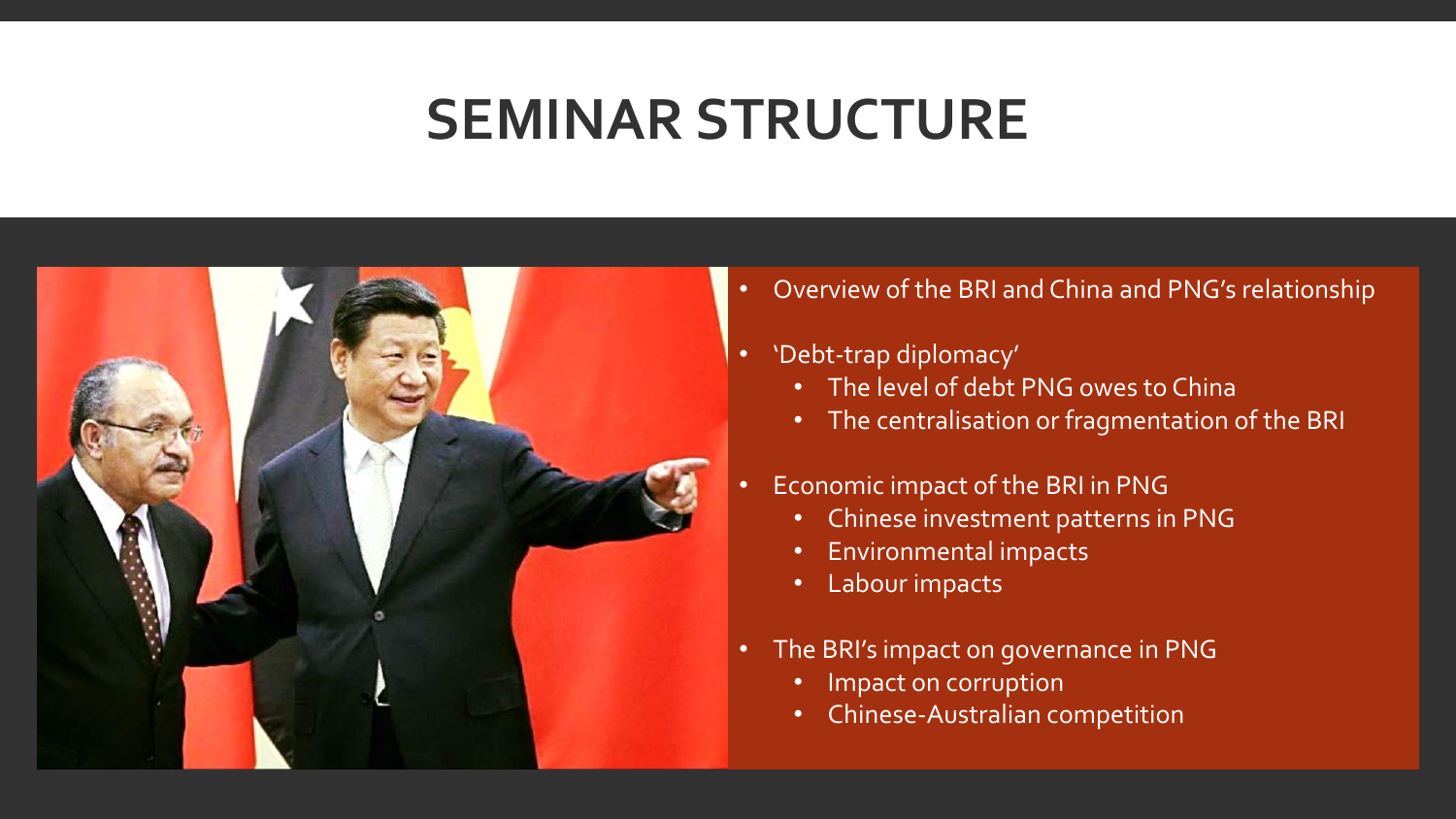## **WHAT IS THE BELT AND ROAD INITIATIVE?**

#### Narrative **NarrativeCommon**

The BRI is a centralised, CCP-driven strategy with geopolitical aims. It may entrap partner countries in unsustainable debt as a form of 'debt trap diplomacy'.

Chinese investments in the Pacific are often unproductive 'white elephants' or 'roads to nowhere'.

Joining the BRI will leave PNG vulnerable to Chinese influence and offer insufficient development gains.

#### **Alternative**  Alternative **Approach**

The BRI is more fragmented than initially believed. The aims may be geopolitical or commercial depending on the actors involved.

The success of Chinese investment in PNG often depends on the Chinese and PNG partners involved.

Joining the BRI could generate development gains for PNG if the funds are used appropriately.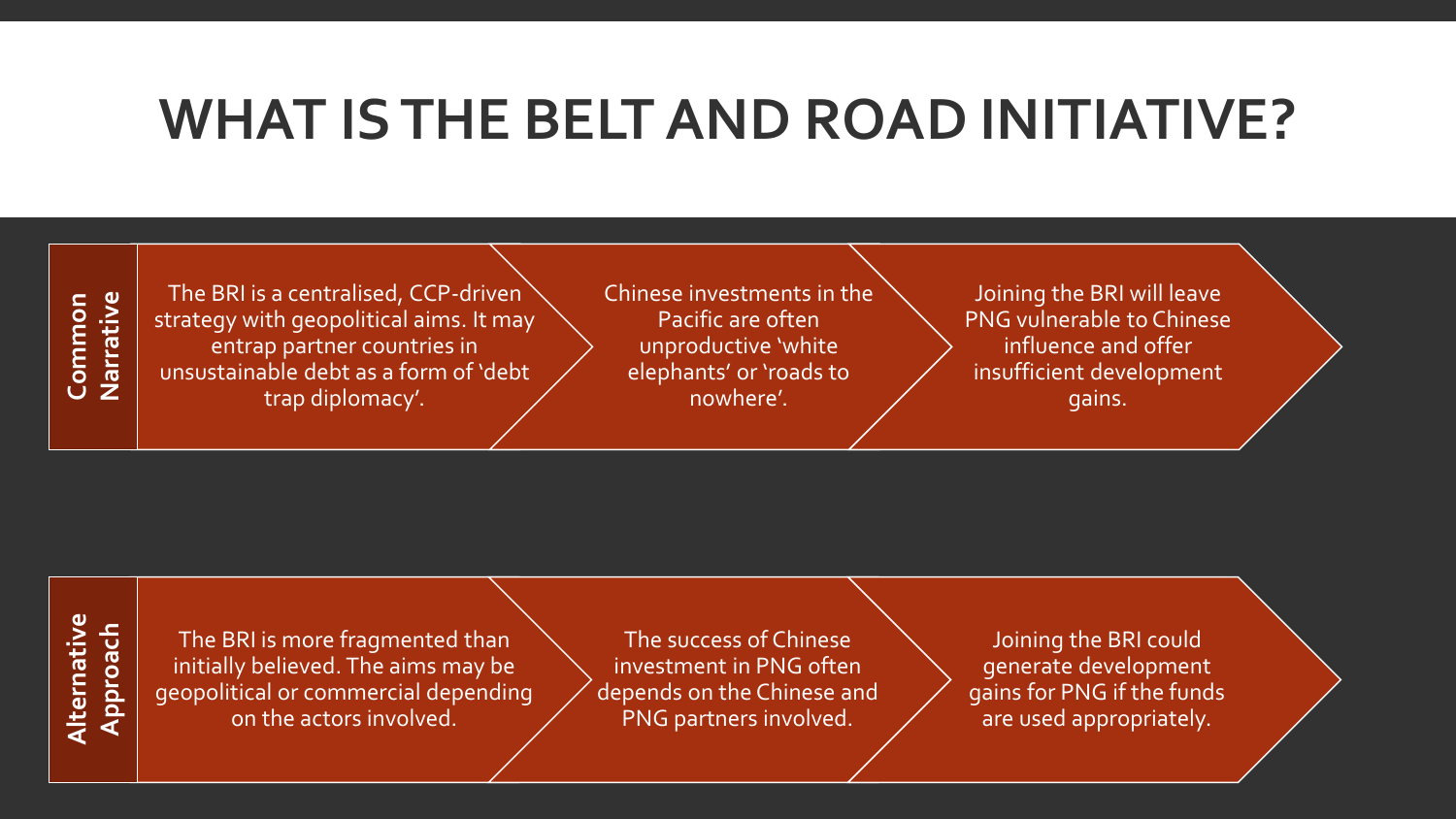## **WHY IS PNG INTERESTED IN THE BRI?**



- The ADB estimates that the Pacific needs \$46 billion in infrastructure financing over the 2016-2030 period.
- When compared to other parts of the Asia Pacific, the Pacific has the highest proportion of investment needs as a percentage of GDP at 9.1%.
- The BRI can fulfil a crucial need for investment funding in PNG if the funds are used appropriately to finance productive assets.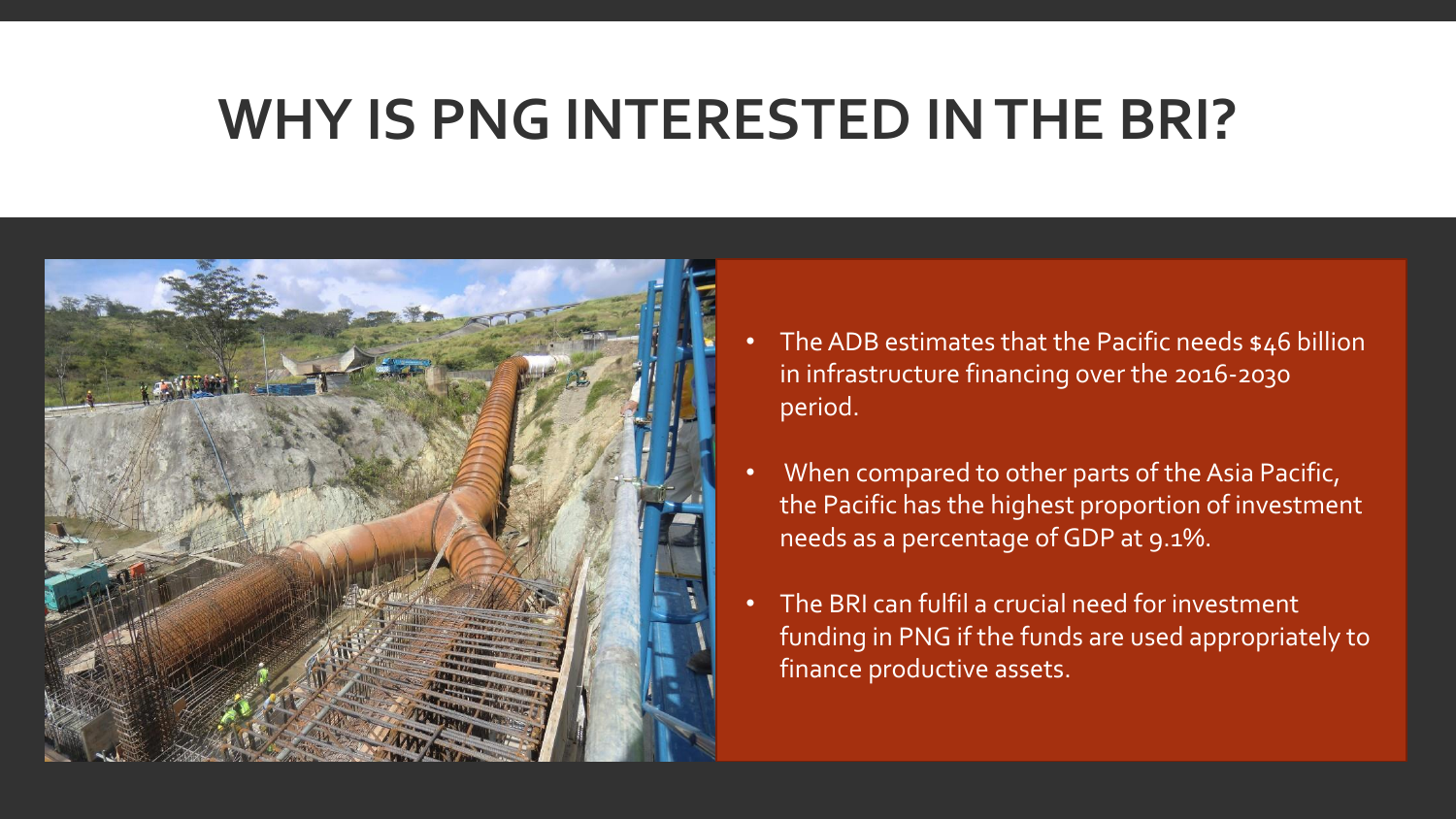## **THE BRI TODAY IN PNG**

- Since mid-2018, reporting on the three flagship BRI projects in PNG has been limited.
- US\$3.5 billion high priority economic road project: Several Chinese companies involved in numerous roadwork projects across PNG.
- US\$330 million agricultural industrial park: CRIG and PNG government signed 99-year land-use right transfer for 400 hectares in Eastern Highlands in May 2018.
- US\$32 million Goroka water supply: Feasibility studies in November 2017. Diplomatic visit to Goroka in April 2018.

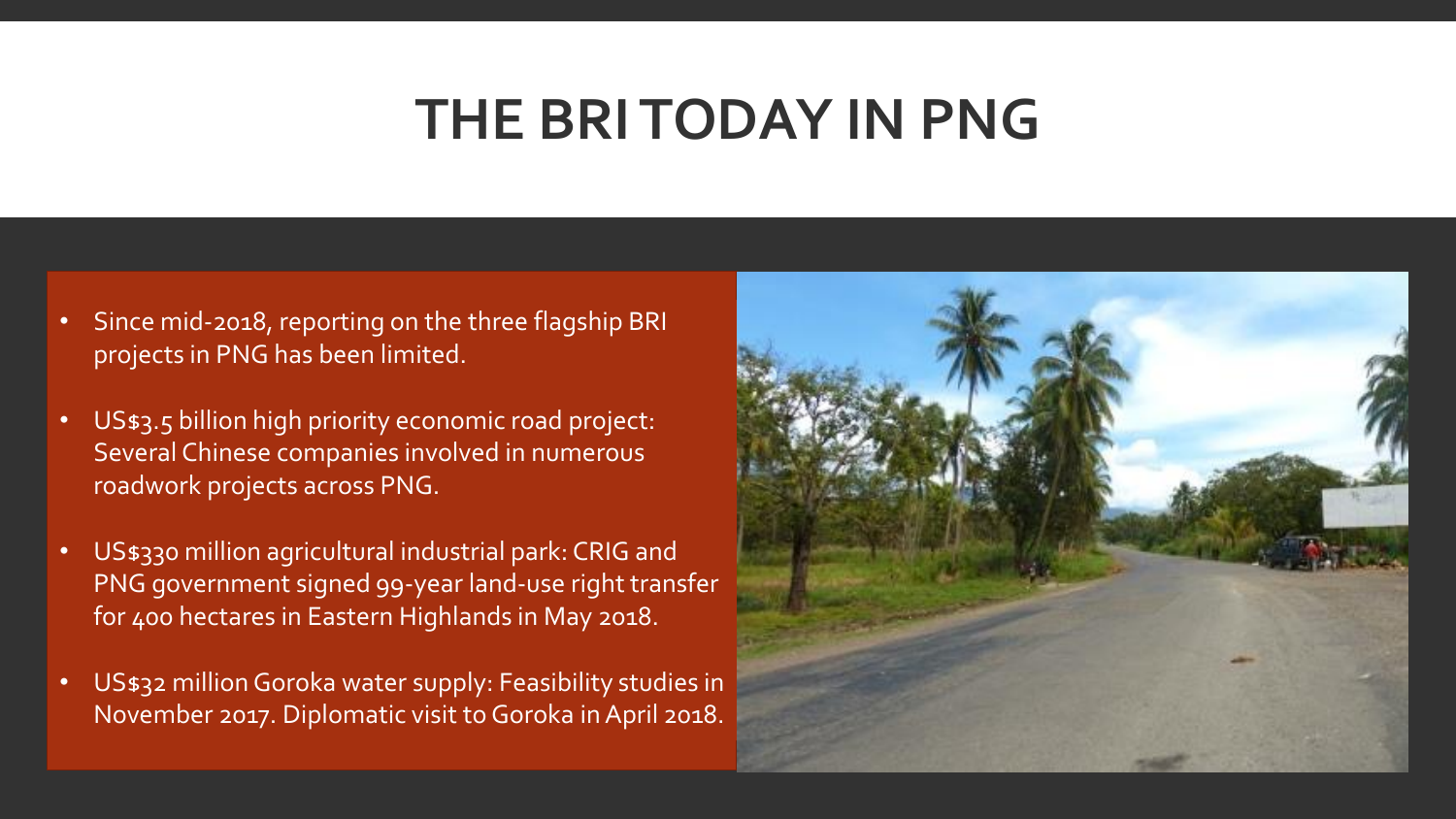## **HOW MUCH DEBT DOES PNG OWE TO CHINA?**

- China invested \$1.9 billion in PNG by the end of 2017. Asia Times and South China Morning Post: PNG owes \$1.9 billion in concessional loans to China.
- PNG's 2018 National Budget:
	- PNG's external debt amounted to 10.1% of GDP at \$2,484.79 million.
	- Bilateral debt comprised 27.6% of PNG's external debt, of which China was the largest creditor and held 85.8% of bilateral debt.
	- This means that PNG's debt to China is approximately \$588 million and comprises 23.7% of PNG's total external debt.

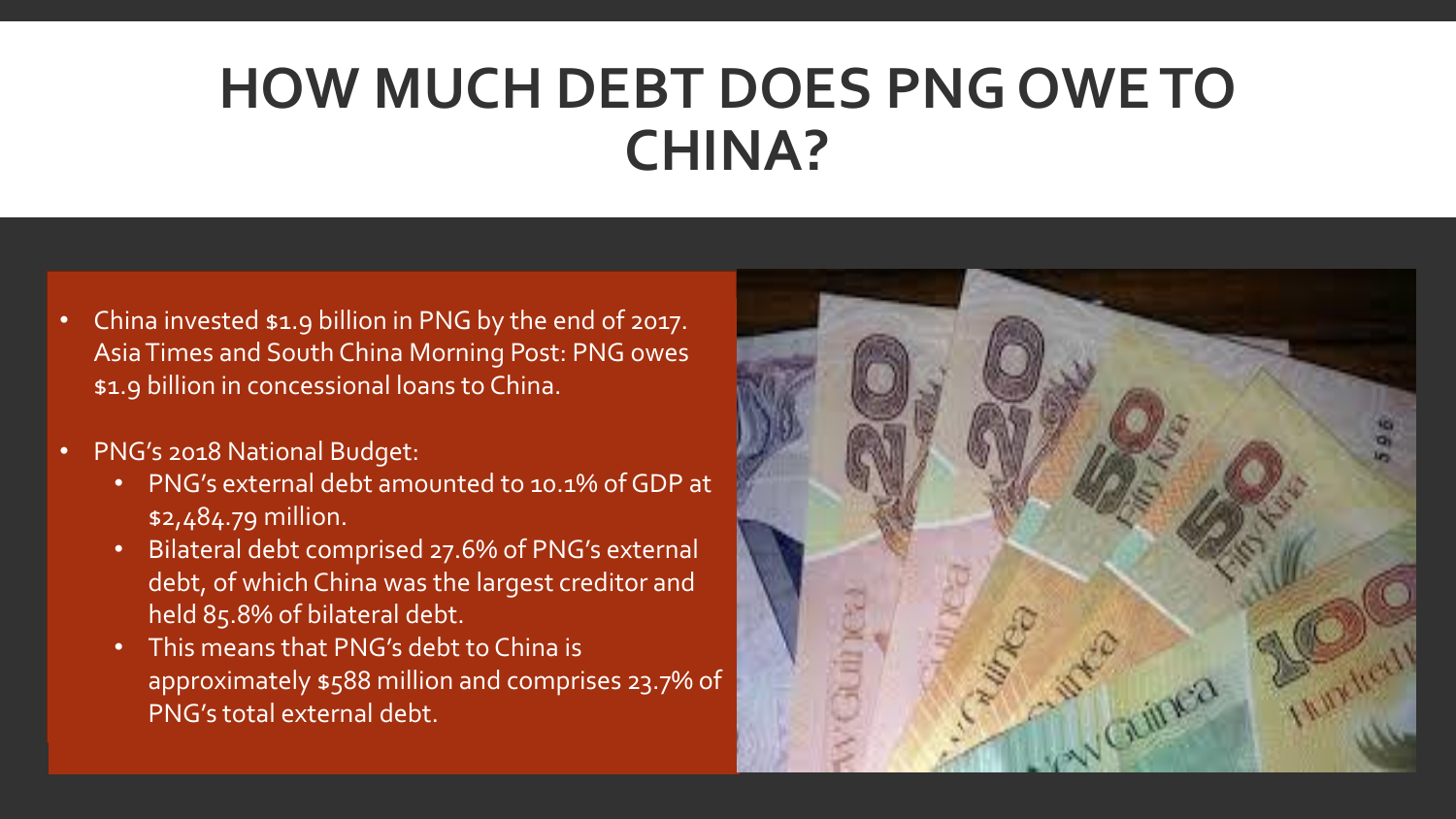## **SOLVENCY AND LIQUIDITY RISKS POSED BY PNG'S DEBT**

### **Solvency**

## **Liquidity**

- PNG's central debt to GDP ratio is relatively low at 33.4%.
- This figure is already higher than the debt-to-GDP ratio of 30% that is mandated by PNG's Fiscal Responsibility Act.
- The IMF projects PNG's public debt to reach 45% of GDP over the medium term.
- Debt servicing was projected to be the government's thirdlargest expenditure and comprised more than 10% of total government spending.
- This is particularly concerning as PNG is facing a "revenue crisis" that may impede Port Moresby's capacity to service outstanding debts.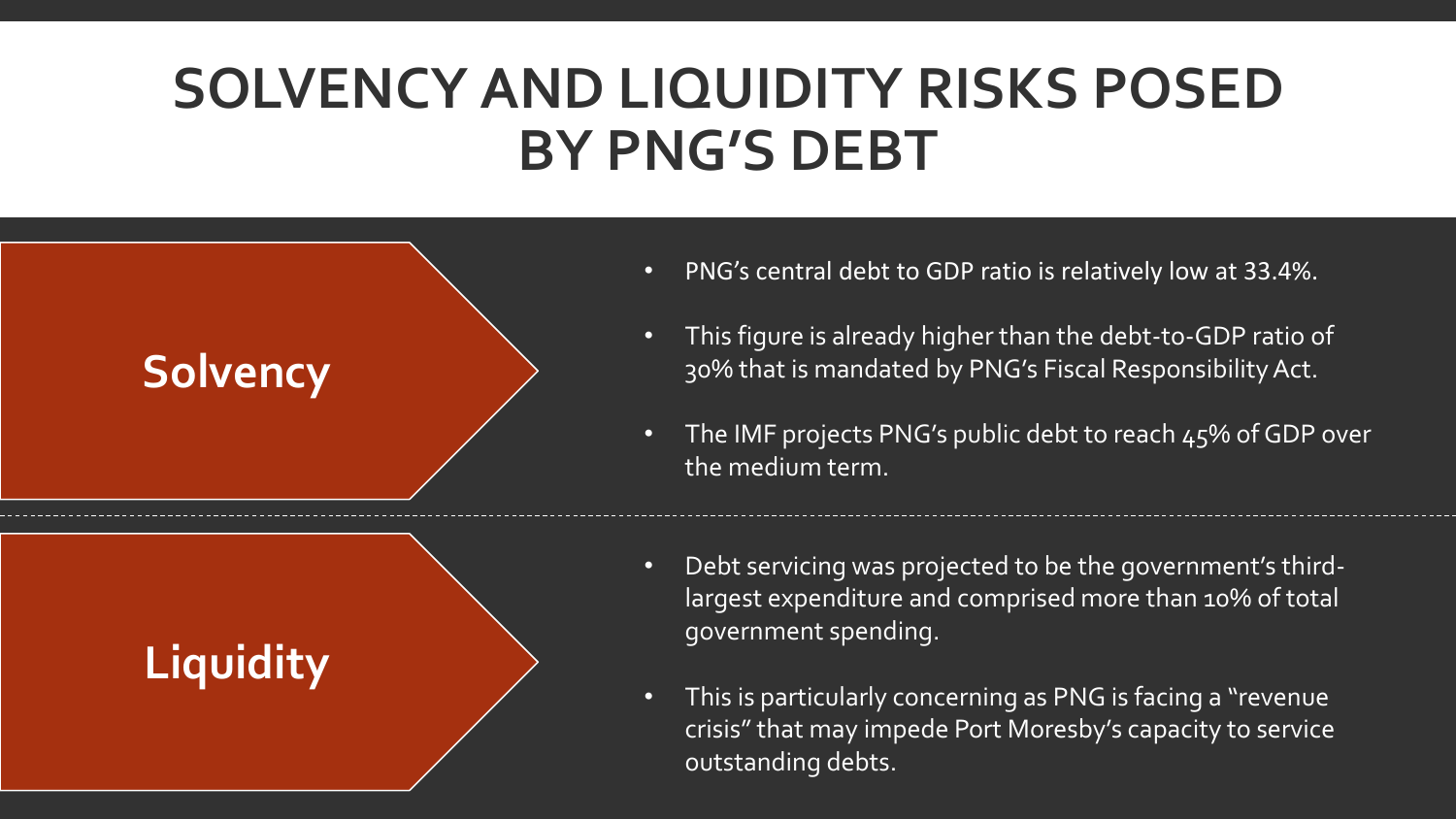## **HOW CENTRALISED, OR FRAGMENTED, IS THE BRI?**



- The conceptualisation, funding and implementation of BRI projects are relatively decentralised.
- The National Development Reform Commission has risen as the central agency guiding the BRI by making several new policy proposals. But the NDRC's power is limited by the Small Leading Group and central government agencies.
- BRI project selection may not always be rational or part of a larger overarching strategy that is driven by the core CCP leadership.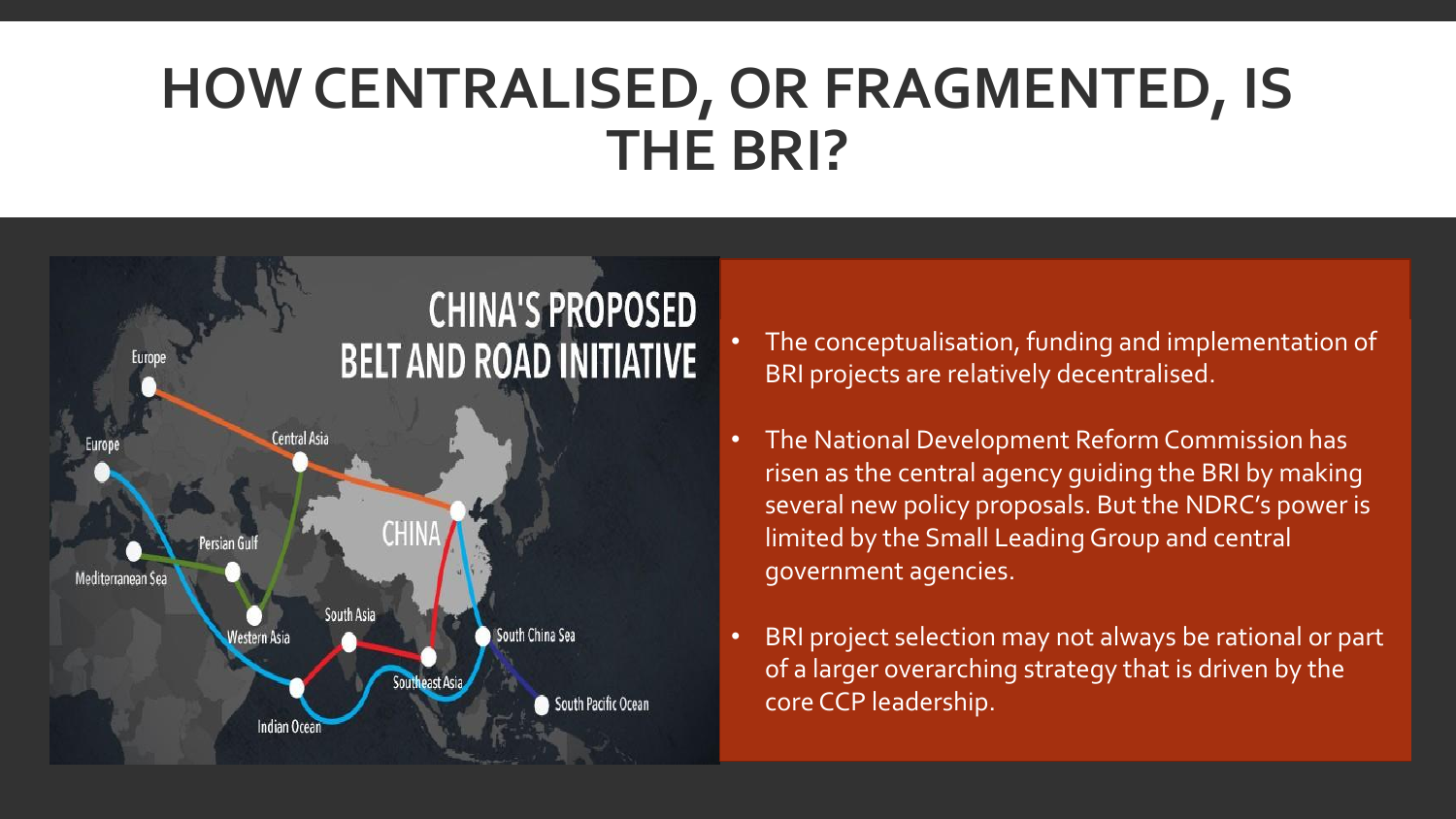## **THE CONTENT OF LOAN ARRANGEMENTS MAY POSE A GREATER RISK THAN THEIR VALUE**

- PNG has permitted certain concessional loan agreements, such as the agreement for the Pacific Marine Industrial Zone, to be "governed by and construed in accordance with the laws of China" rather than PNG and "irrevocably waived any" sovereign right for PNG in the event of loan disputes.
- This practice may carry greater risks under the more ambiguous dispute resolution mechanisms of the BRI.

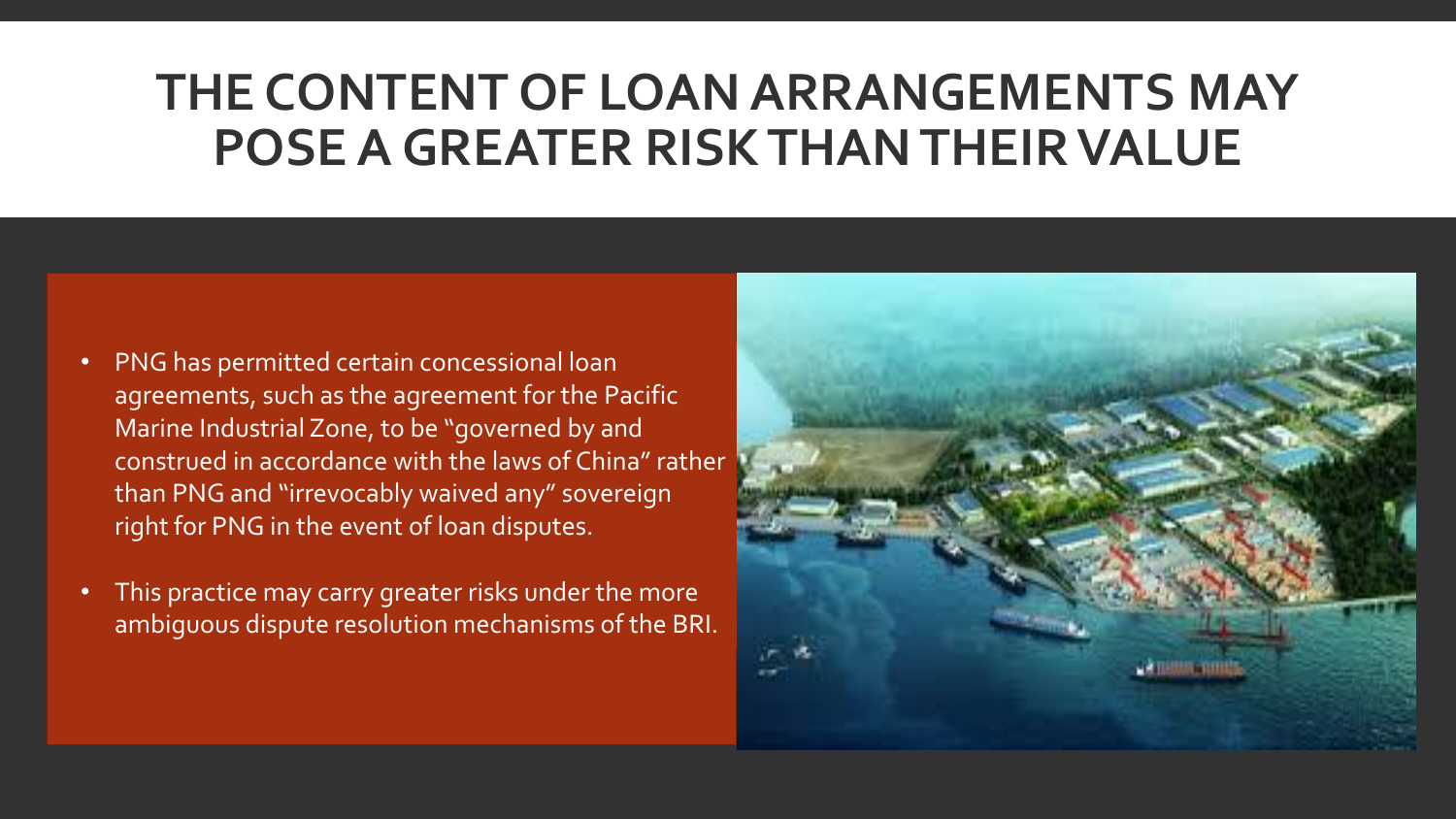## **WHERE IS CHINESE INVESTMENT LIKELY TO BE CONCENTRATED?**



- Out of the 15 Chinese investments of over \$100 million in PNG, 60% were concentrated in one of three sectors: transport (4 projects), real estate (3 projects) and metals (2 projects).
- The three sectors that attracted the most Chinese investment were metals (\$930 million), energy (\$880 million) and real estate (\$730 million), cumulatively making up 65% of the total recorded \$3,880 million in Chinese investment.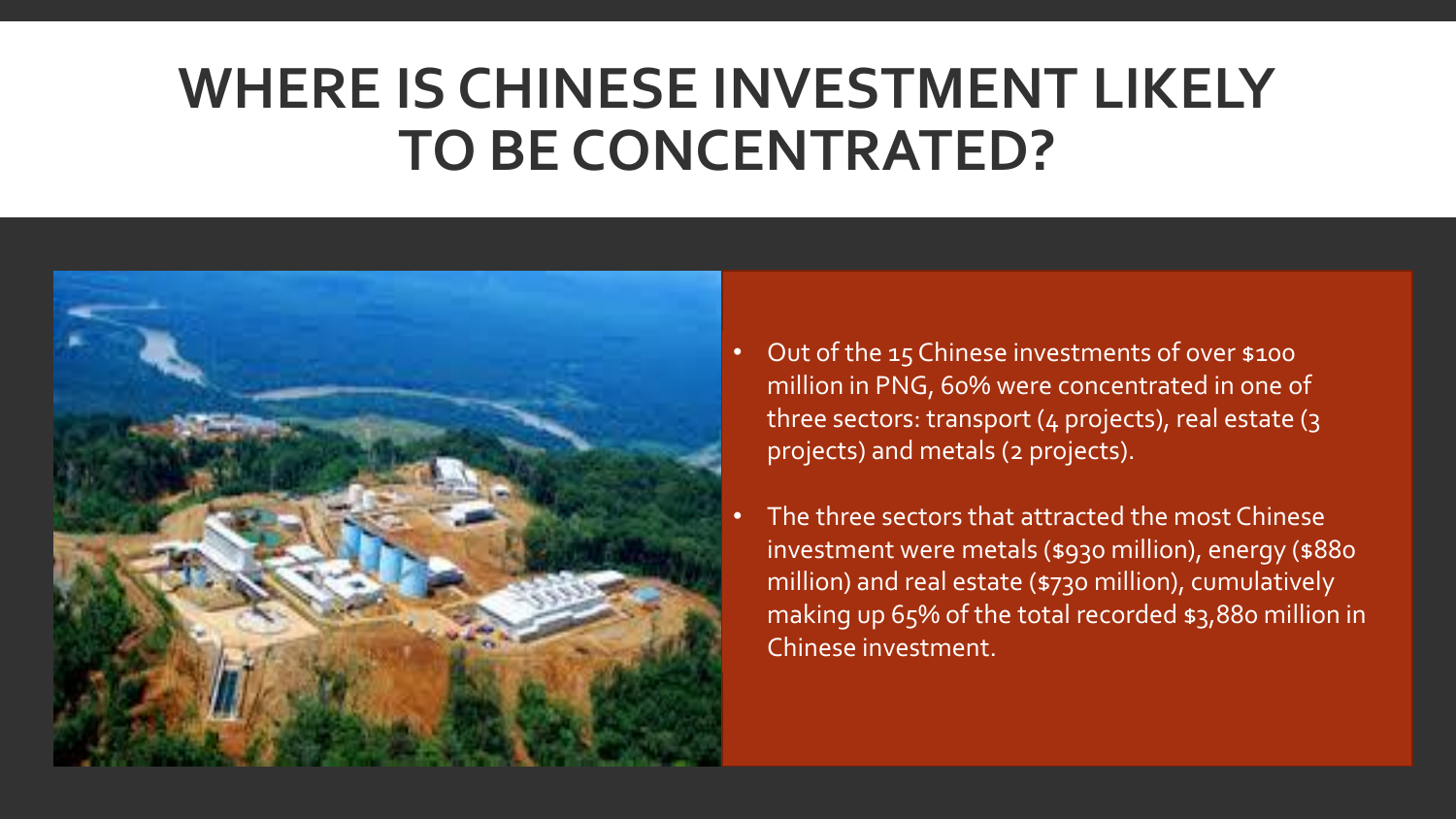## **WHAT RISKS DOES THE BRI POSE TO PNG'S ENVIRONMENT?**

- The wide variety of PNG government agencies and officials that were complicit in illegal logging or unaware may complicate reforms that aim to eradicate the practice.
- Beijing has published numerous guidelines some voluntary, and some compulsory – that aim to ensure that the BRI is 'green' or environmentally friendly.
- Despite Chines and international rhetoric surrounding 'greening' the BRI, there may be little difference between BRI and non-BRI investments in the context of environmental risk in PNG.

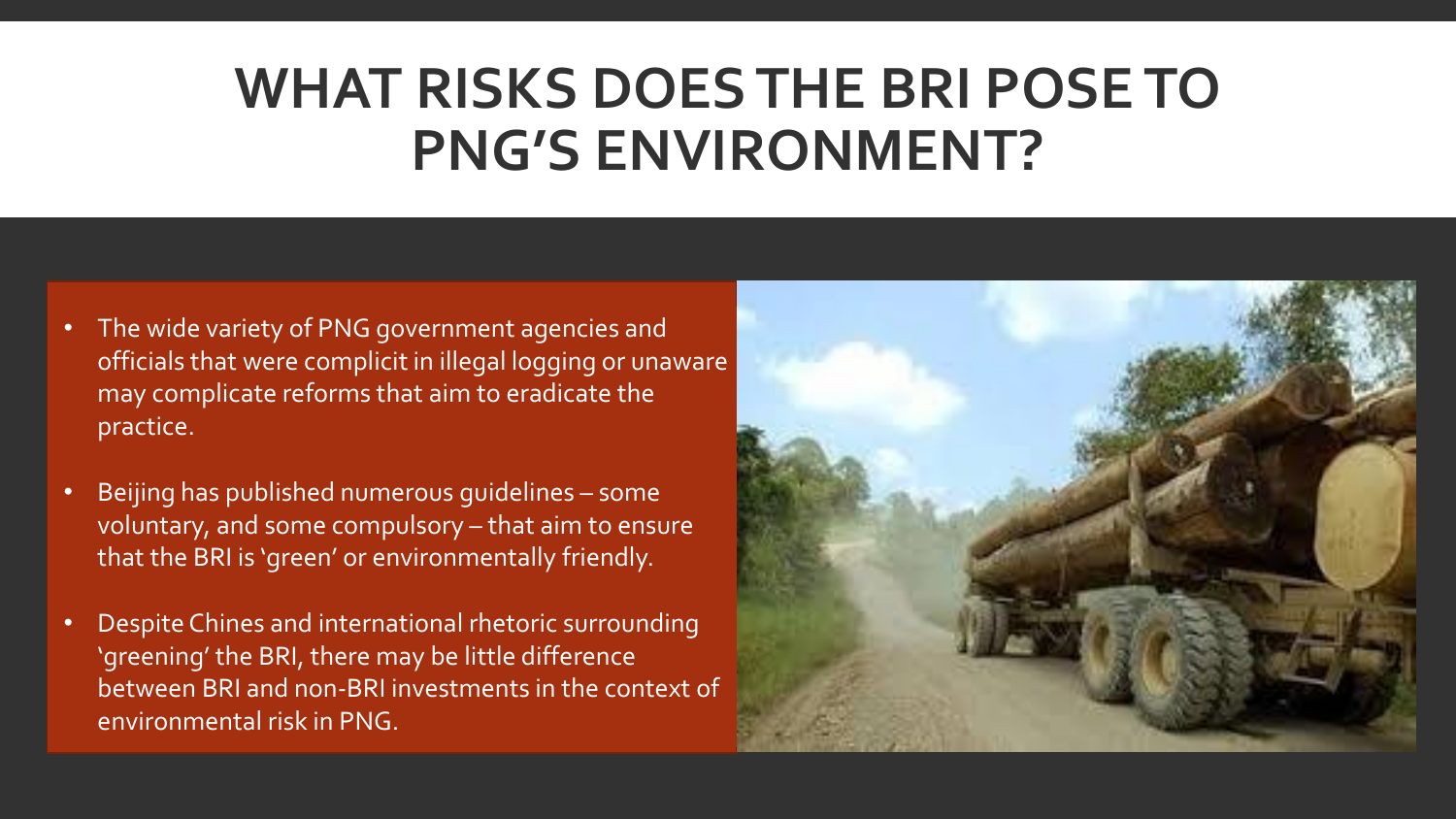## **HOW WILL THE BRI IMPACT PNG'S LABOUR MARKET?**



- Senior executives from PNG's Labour Department have gone on record to claim that their concerns regarding the presence of illegal Chinese workers at the \$1.4 billion Ramu Nickel mine were ignored due to Ramu's importance.
- Ramu is PNG's largest ongoing development project, but will soon be overtaken by the \$3.5 billion BRI road project.
- The legality of the labour used in China's upcoming  $\frac{1}{2}$ \$4.46 billion worth of BRI investments in PNG should be corroborated.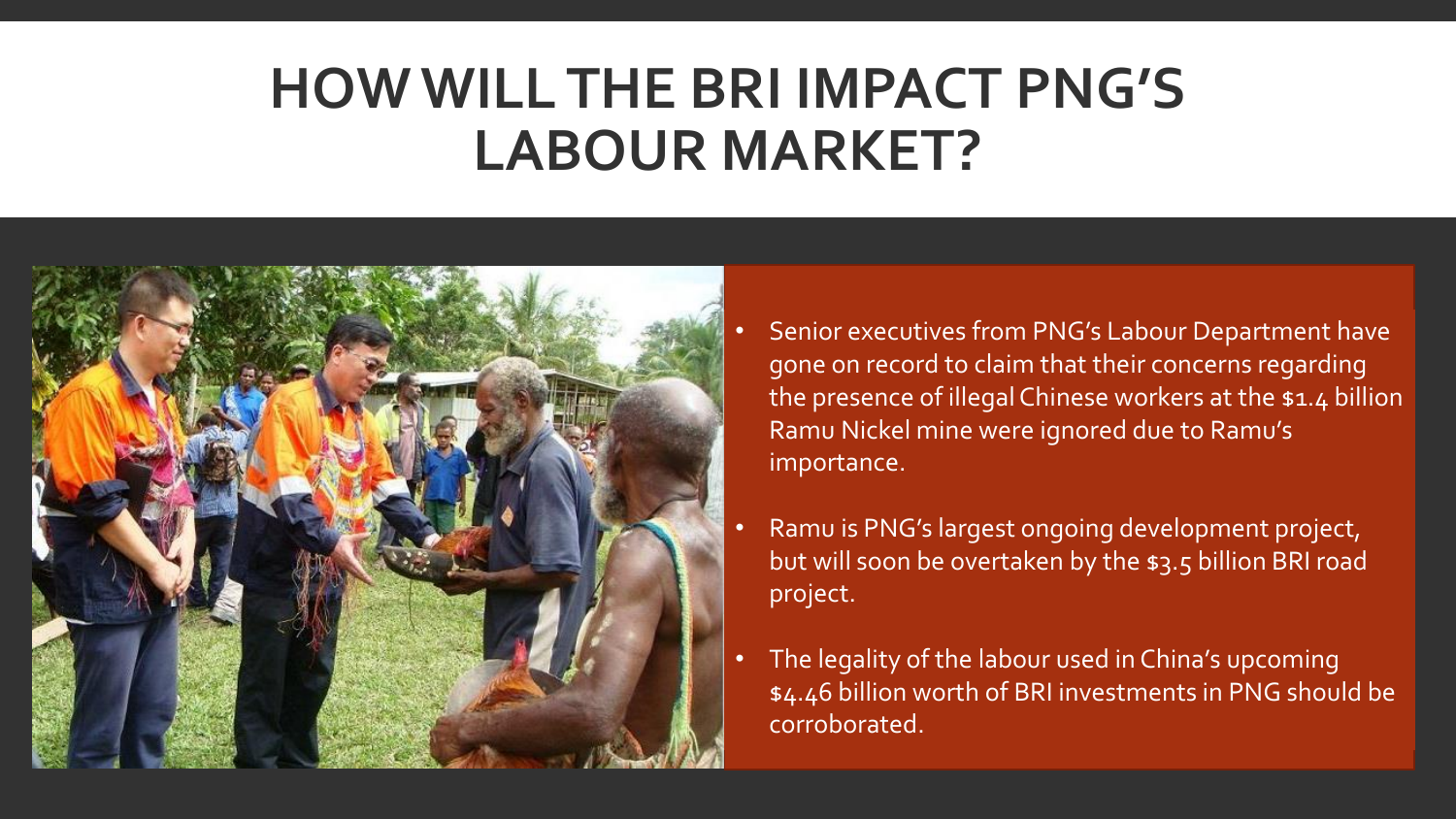## **WHAT RISKS DOES THE BRI POSE TO GOVERNANCE IN PNG?**

- Many observers believe that the BRI could prove to be a destabilising force in PNG and the Pacific. On the other hand, some proposed BRI projects are suspected of corruption.
- Ramu Two is reportedly being pushed by Beijing and controversial State Investment Minister William Duma. If constructed, Ramu Two would be one of the most expensive hydro projects globally and generate power at twice the cost of other hydropower plants in PNG.
- As at Feb 2019, the project is "on the cards" of the PNG government.

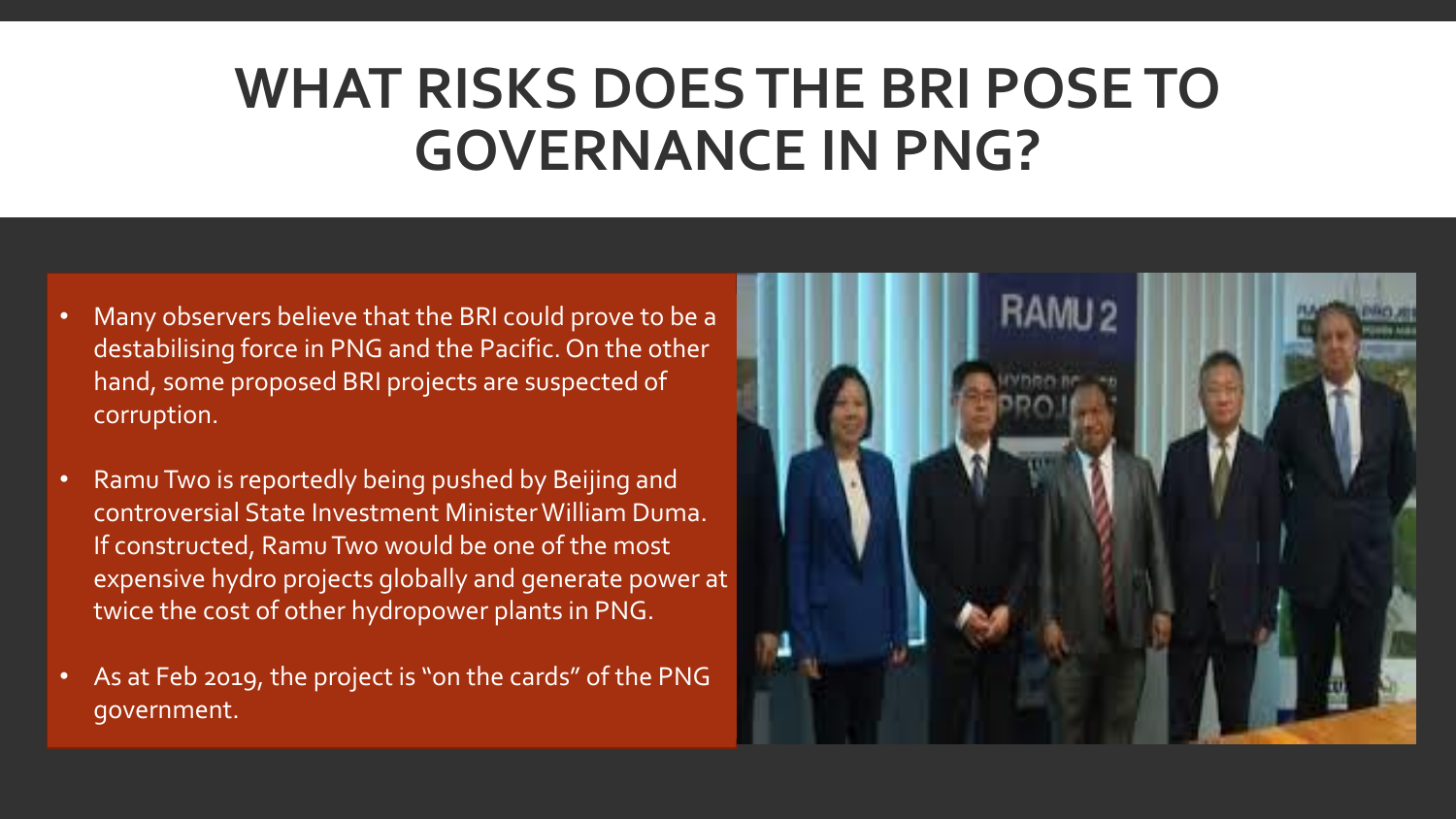### **WILL CHINESE-AUSTRALIAN RIVALRY HELP OR HINDER DEVELOPMENT OUTCOMES IN THE PACIFIC?**



- The BRI incorporates technology, information and communication projects that, if pursued in PNG or other Pacific countries, may spark security concerns from nations like Australia.
- PNG may be able to capitalise on this competition to attain more preferable lending arrangements, but whether this would deliver better outcomes for the PNG economy as a whole or solely for certain PNG officials is unclear.